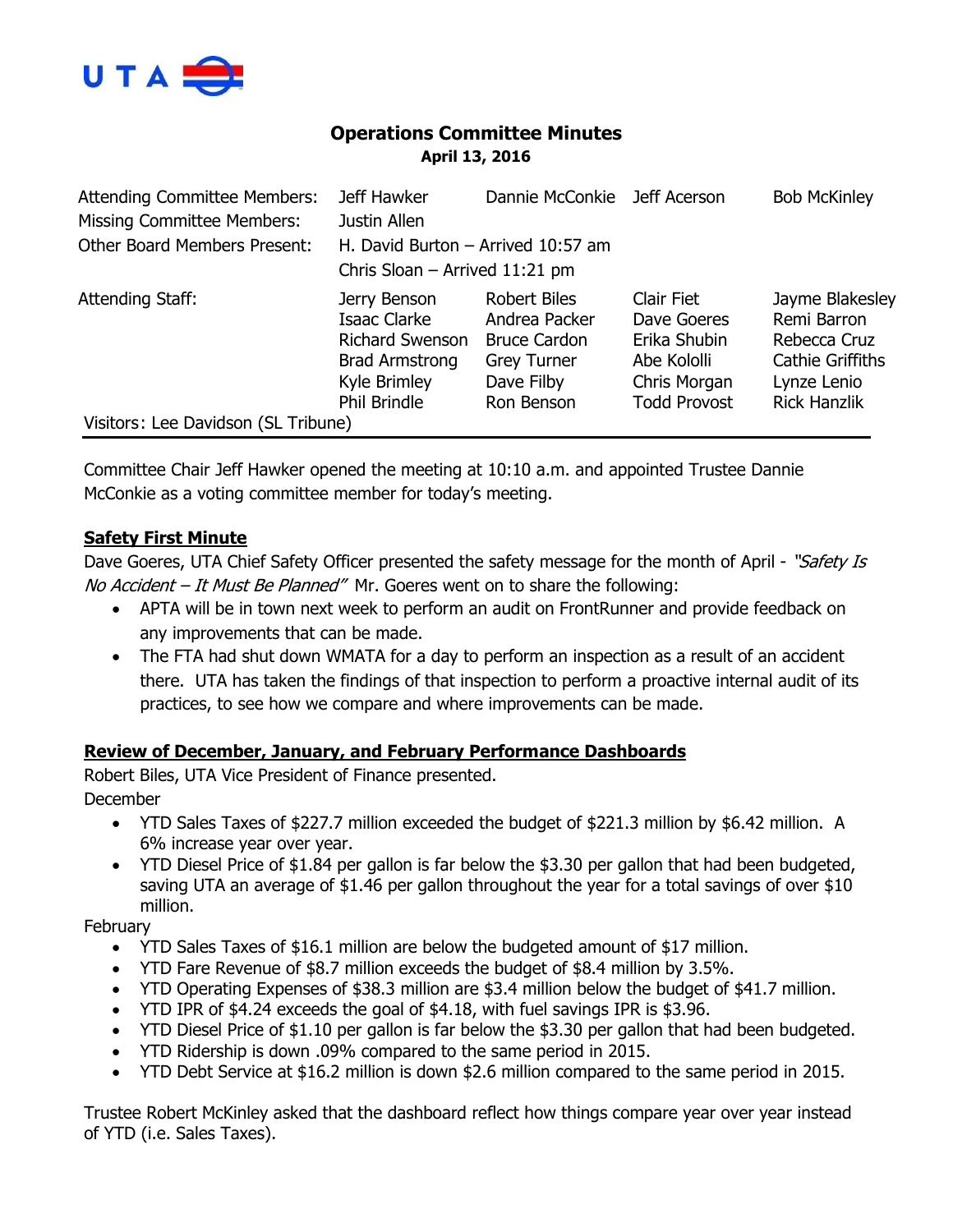## **2015 Performance Report**

Jerry Benson, UTA Interim President/CEO presented.

- At the request of Chair Hawker, Mr. Benson provided a verbal summary to Trustee Jeff Acerson of how the goal and performance incentive process work and purpose for this presentation.
- Board Goals
	- o Ridership
		- Goal: Increase ridership by 3.3% over 2014 actual
		- Results: 2015 ridership was unchanged from 2014
			- UTA 2015 ridership was 46.6 million
			- National ridership decreased 1.30%
	- o Investment per Rider
		- Goal: Investment per rider (IPR) of \$4.01
		- Results: Investment per rider was \$3.79
			- IPR includes added service
			- Without credit for fuel savings, IPR was \$4.01
	- o Revenue Development
		- Goal: \$13.5 million in non-Small Starts revenue development
		- Results: Over \$21.2 million (157.3%) in non-Small Starts revenue
		- Goal: \$75 million in Small Starts revenue development
		- Results: Over \$4 million (5.4%) in appropriated revenue. Over \$71 million allocated in the President's budget
	- o State of Good Repair
		- Goal: Develop dashboard for state of good repair and demonstrate adherence
		- Results: Dashboard was developed, approved by the Planning & Development Committee, and is in use
	- o Transit-Oriented Development
		- Goal: Complete three new groundbreakings at UTA transit-oriented development sites
		- **Results:** 
			- Sandy Phase 2 groundbreaking complete
			- Sandy Phase 3 infrastructure underway
			- South Jordan Phase 1 and 2 groundbreaking expected in Q2 of 2016
	- o Stakeholder and Customer Relations
		- Goal: Develop, track, and show improvement with three customer satisfaction indicators
		- Results:
			- Completed Net Promoter Score and Customer Satisfaction Survey
			- Established targets and tracked on-time reliability for bus, rail, and paratransit
				- $\circ$  On-time reliability improved for bus, light rail, and paratransit
			- A new measurement for real-time information was developed and implemented to monitor the accuracy of real-time departure predictions on TRAX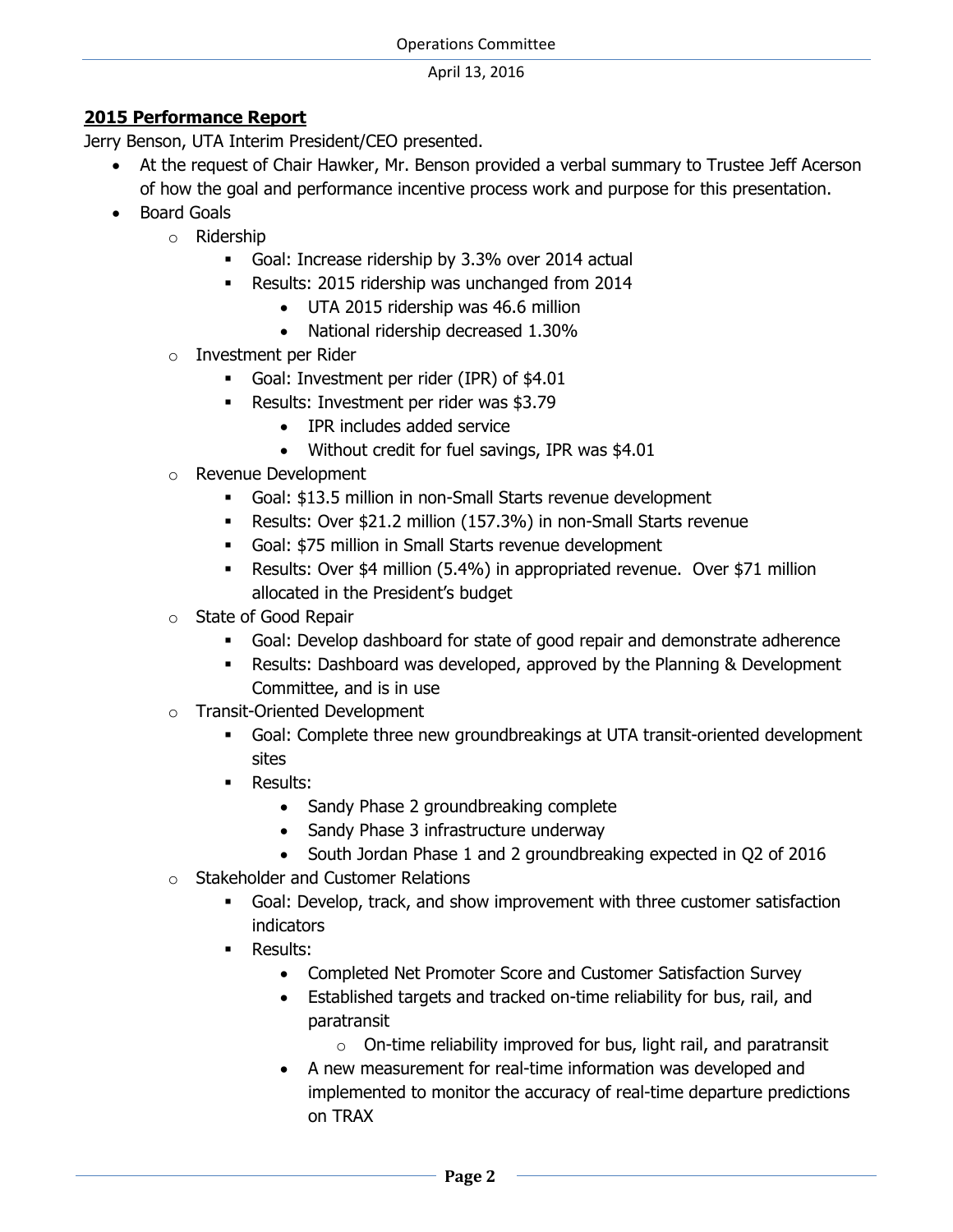- o Distance-Based Fare
	- Goal: Make a go/no go decision in distance-based fare by October 31, 2015, and if decision is "go," launch in January 2016
	- Results: "No go" recommendation offered after extensive public input and analysis
- o Customer Focus
	- Reduced bus avoidable accidents to 0.71 per 100,000 miles (0.85 in 2014)
	- **Improved 104 bus stops**
	- **Increased capacity for safe bicycle storage on trains**
	- **EXECUTE:** Initiated and deployed fare inspection officers in the system
- o Accountability, Transparency & Outreach
	- **•** Proposition 1:
		- Service scenario outreach with more than 8,000 customers
		- Passage 1 in Weber, Davis, and Tooele counties
	- Completed total compensation study
	- Hosted 2015 APTA Rail Conference and International Rail Rodeo
	- Rail rodeo team took the top prize the Rail Transit Team Achievement Award
	- Launched and facilitated the Community Transit Advisory Committee
	- Started the Light Rail Benchmarking Group in conjunction with the Imperial College of London
	- **Participated in the United Way Day of Caring**
- o Finances & Funding
	- Highlight: Debt Service Reduction (Richard Swenson, UTA Financial Services Manager and Deputy Treasurer presented)
		- Refunded bonds resulting in savings of 9.03% or \$77.7 million (at a rate of 3.2%, down from 5% at the time of refinancing)
		- The Debt Service Reserves & Rate Stabilization Fund balance if left unused will grow to approximately \$100 million by 2021
		- Debt Service: Post-Refunding. A graph was shown that reflected where each portfolio currently stands in comparison to the prior original total/debt service
		- S&P upgrade to A+ rating on subordinate-lien bonds
	- Highlight: Fuel Savings (Bruce Cardon, UTA Commuter Rail General Manager presented)
		- FrontRunner fuel miles per gallon has increased from 0.486 in 2013 to 0.543 in 2015.
			- o Decreased idling time
			- o Improved operator practices
		- FrontRunner 2016 Month-to-Month Reliability for 2016 has improved from 86.50% in January, to 88.97% in February, and finally to 92.50% in **March**
	- Operations expenses were \$228.5 million, or 5.1% under budget
	- Improved miles per gallon in all modes, contributing to a savings of over \$600K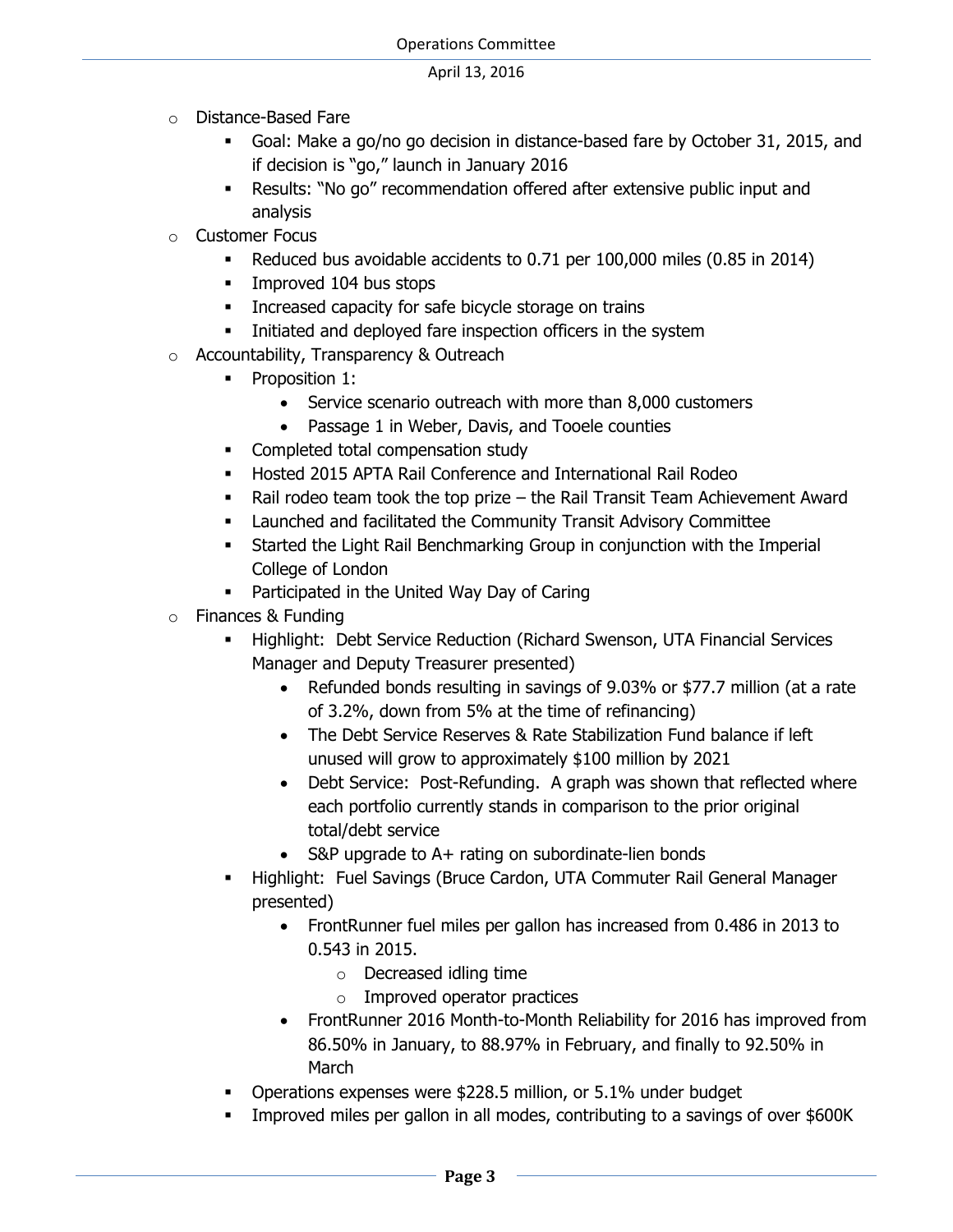- Ridership & Service
	- o Added service to twelve bus routes, TRAX, and S-Line Streetcar
	- o Depot District CNG fueling facility activated
	- o Completion of ten first and last mile projects
	- o Substantial progress on Provo-Orem TRIP (Grey Turner, UTA Sr. Program Manager Engineer presented).
		- Apportioned \$71 million in President's 2016 budget
		- Awarded over \$4 million by FTA for engineering, right-of-way, and utility work
		- **Environmental assessment approved by FTA**
		- **Formed joint oversight committee with UTA, UDOT, Provo City, Orem City, MAG,** and Utah County
		- 60% design completed on corridor improvements
		- CM/GC contractor selected
		- 90% design completed on Timpanogos bus maintenance facility
	- o Ticket-as-fare promotions:
		- **University of Utah**
		- Ogden concert series
		- Days of '47
	- o Implemented a FrontRunner confidential close call reporting system
- Sustainability
	- o Awarded bronze sustainability status by APTA
	- o Honored with Green Business Award
	- $\circ$  Participated in air quality monitoring (Hestia)
	- o Continued design and construction of the federally mandated positive train control system
	- $\circ$  Created a program for the overhaul of the SD-100 and SD-160 light rail vehicles
	- o Participated in energy savings projects resulting in an annual savings of \$150,000
- Other Accomplishments
	- o Challenged for the Shingo Prize
	- o Delivered UTA Way training to all employees
	- o Completed locally-preferred alternatives for:
		- **-** Ogden Transit Corridor Project
		- **-** Davis-SLC Connector Project
	- o Completed four studies:
		- **3300 South BRT Transit Signal Priority Study**
		- **Northern Utah County Transit Study**
		- **Sandy/South Jordan Circulator Study**
		- **Orem City State Street Master Plan Study**
	- $\circ$  Partnered to complete three station area plans for the WFRC Transportation-Land Use Connection Program
	- o Mobility Management
		- **Example 1** Launched shared and donated vehicle program
		- **EXECUTE:** Launched Ride Pilot scheduling and dispatch software
		- Launched first phase of One-click transportation information and referral system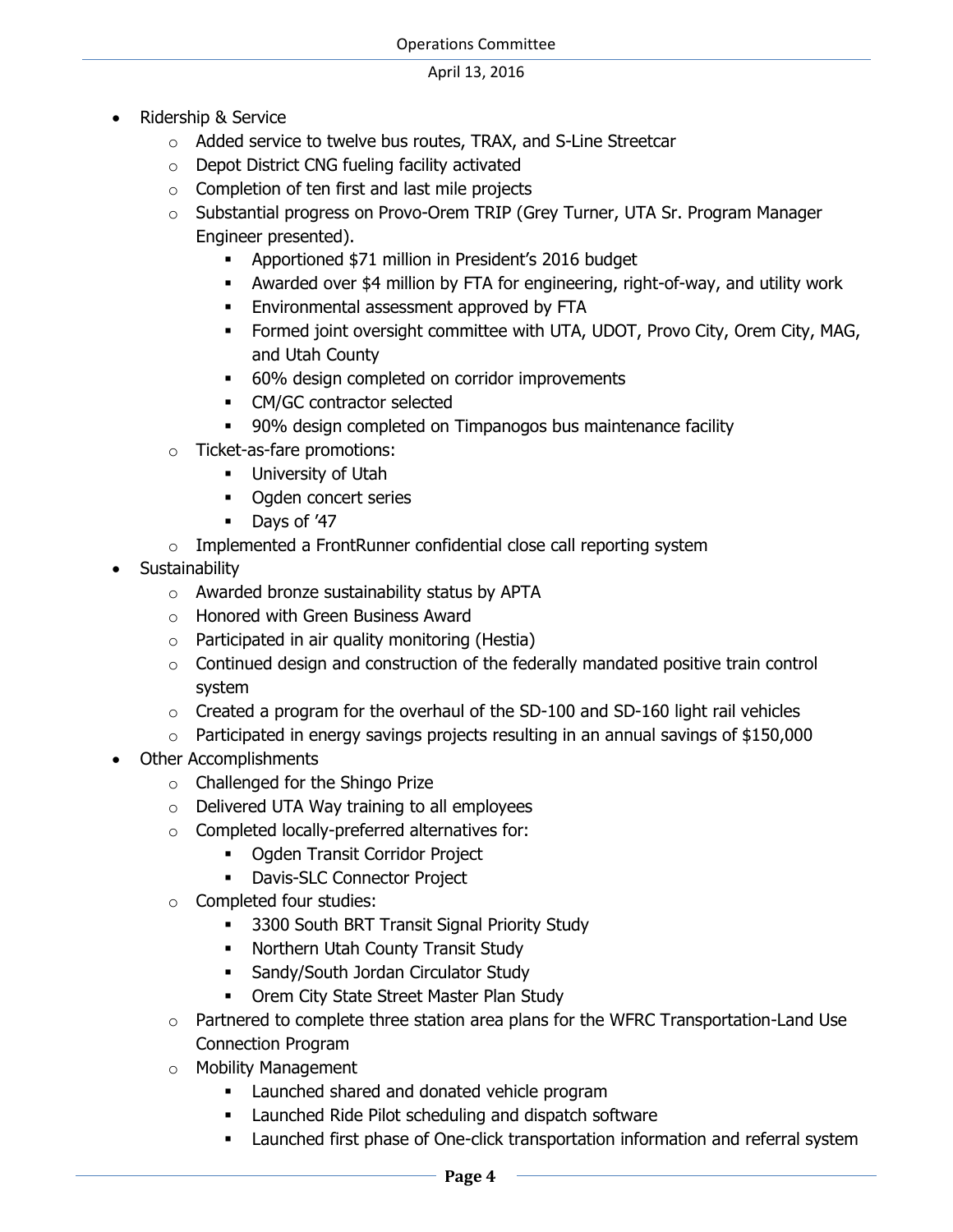- o Upgraded Information Systems
	- OWATS
	- **EFC** analytics
	- **•** TVM Performance
	- **Fleet Management**
- o Signed the Mountain Accord
- o Received the Envision Utah Common Good Award

Chair Hawker expressed deep gratitude to UTA's staff for all of their hard work in 2015.

Mr. Benson asked the committee to consider a decision about the percentage or portion of accomplishment relative to the board goals. Mr. Benson distributed a copy of the 2015 Review of Goal Matrix to each of the committee members for their review and consideration.

Chair Hawker went through each of the goals to get feedback from the attending trustees. The feedback was as follows:

- Trustee Robert McKinley indicated that each goal should be given an all or nothing credit, that no partial credits should be given.
- Trustee Acerson expressed that unexpected items preventing the goal from being met should be weighed in the decision. The staff exceeded in its efforts and therefore he recommended giving 100%.
- Trustee McConkie recommended awarding 100% on all goals because of the efforts by staff to accomplished said goals (even for those that weren't completed at 100%).
- Chair Hawker feels the Board needs to do a better job at defining the goals with staff effort being kept in mind. He went on to recommend an allocation of 55% achievement be given to the Board Executive Committee for approval but feels input from the other Trustees should be considered by the full board.

A motion to recommend allocation by the board of 55% of goal achievement be forwarded to the Board Executive Committee to forward on to the full board for more discussion and potential adjustments, was made by Trustee McKinley. Trustee Hawker seconded the motion. Three trustees voted aye, Trustee McConkie voted nay. Motion carried three to one.

Trustee McKinley requested Mr. Benson provide the board with a written recommendation and supporting information for the board to consider; regarding efforts made by staff on those goals where only partial or no credit for achievement has been given. Mr. Benson committed to doing so.

## **2016 Vehicle Lease Parameters Resolution**

Mr. Swenson presented.

- The 2016 resolution states the following stipulations cannot be exceeded:
	- o Amount: \$10,5000,000
	- o Interest Rate: 3.6%
	- $\circ$  Term: 12 years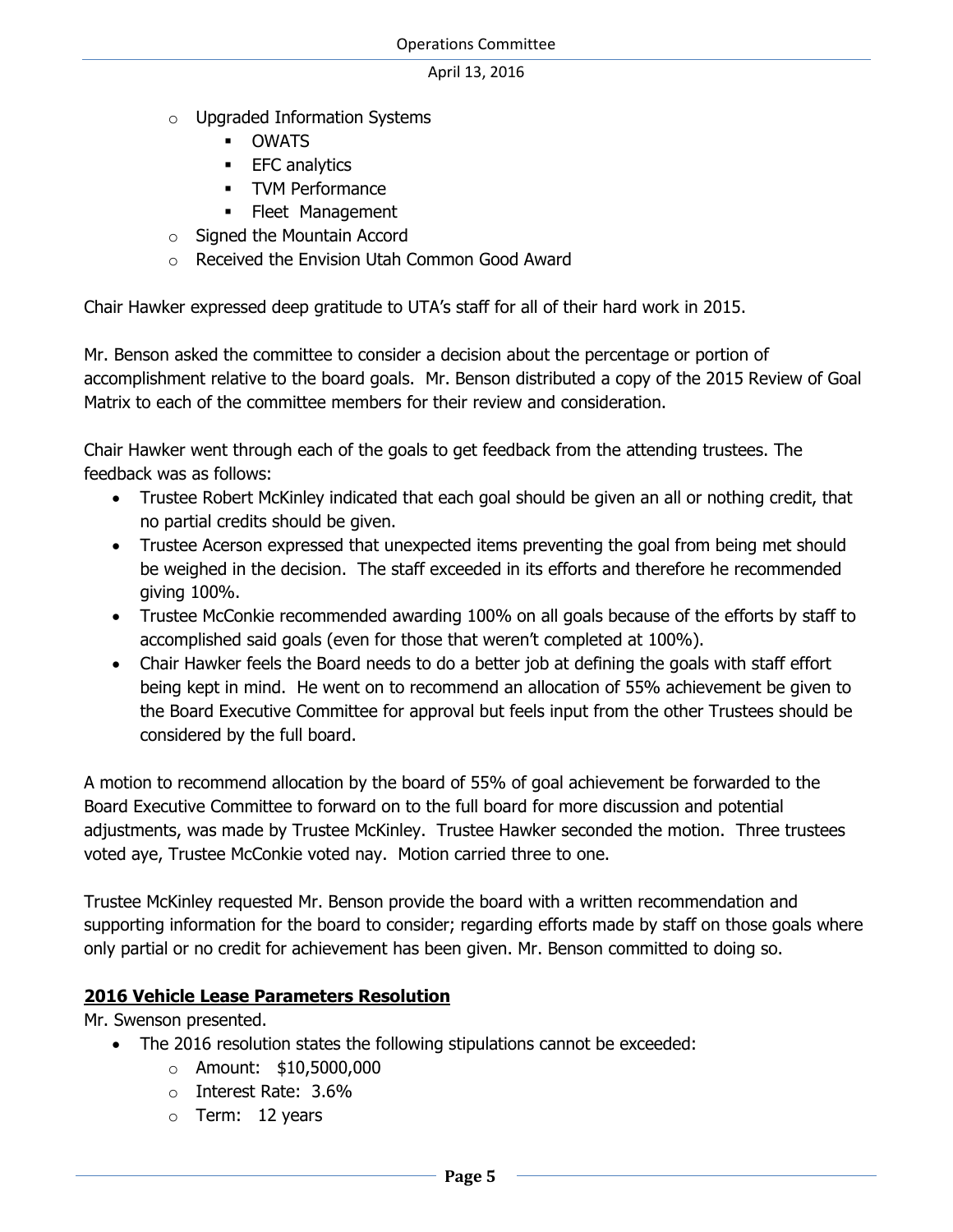- When passing the resolution, Mr. Swenson requested that the following changes also be approved:
	- 1. Jerry Benson's title has been corrected on page 1 to Interim General Manager
	- 2. The Interim CFO/President has been added to the list of designated officers on page 3
	- 3. On page 4, the words "any one of" has been deleted on the fifth line of section 3
- The remainder of the resolution remains the same as it has been approved in years passed

A motion to forward the 2016 Vehicle Lease Parameters Resolution, with the requested changes stated above, on to the Board Executive Committee to forward on to the full Board was made by Trustee McKinley. Trustee Acerson seconded the motion. The motion passed unanimously.

## **Consent Items**

A motion to approve the consent items: December, January, and February Financial Statements and the January 13, 2016 Operations Committee Report, was made by Trustee McKinley. Trustee McConkie seconded the motion. The motion passed unanimously.

## **FrontRunner Wifi Enhancement Project Status**

Kyle Brimley, UTA Manager of Technology Deployment presented.

- History of WiFi on FrontRunner
	- $\circ$  2008 44 miles of free WiFi access
	- $\circ$  Implemented the best technology available
	- o Averaged 800 connections per day (Laptops)
	- o 2013 45 additional miles free WiFi access
	- o Personal device explosion (Tablets, Smartphones)
	- $\circ$  Quickly surpassed 5000 + per day
	- $\circ$  It's time to enhance the WiFi
- Objectives:
	- o Improved Customer Experience
		- Constant WiFi connection during a trip
		- **Improved internet speed**
	- o System is manageable and maintainable
		- Off the shelf components
		- **Bandwidth management enhancements**
	- o Designed for future
		- Can expand with current technologies
		- Can take advantage of new technologies
	- Project Overview
		- $\circ$  2015
			- March Technology Research
			- April Request For Proposal Created (GBS Group was selected)
			- November Open Procurement
		- $\circ$  2016
			- January/February Design Completed RF Radio Study
			- **June First Train Install**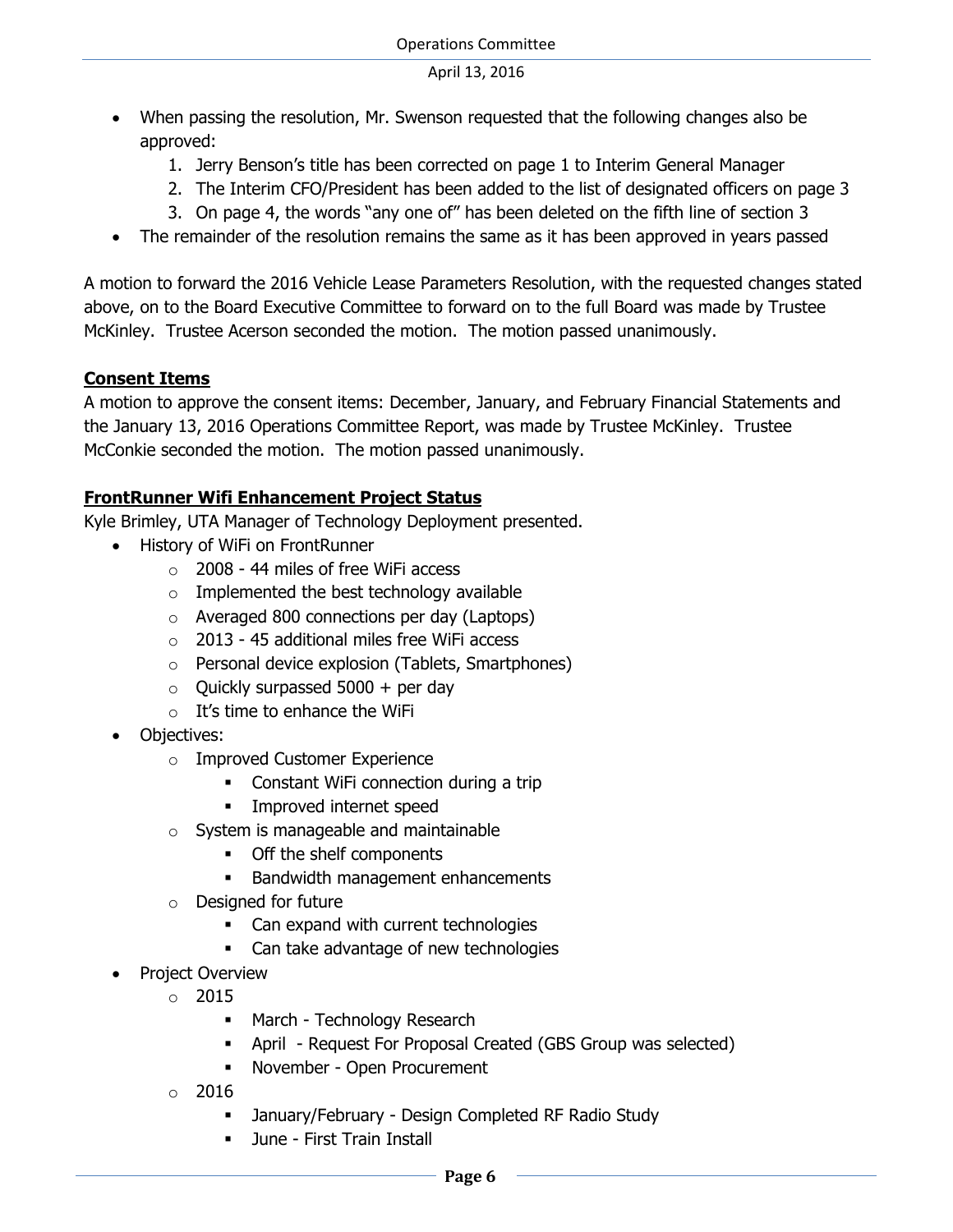- December System Wide Installs and Project Completion
- Train Design 2-3 LTE Cellular Carriers
- Train Design Proof of Concept Augmented by wayside technology

# **Business Unit Update: Maintenance of Way**

Ron Benson, UTA Department General Manager of Rail Systems Infrastructure, Dave Filby, UTA Manager of Right of Way Assets, and Phillip Brindle, UTA Manager of Rail Systems presented.

- What is Maintenance of Way (MOW)?
	- o Maintenance of Way is defined as "the upkeep and care of a railroad's fixed property"
	- $\circ$  Safety is job #1
	- o Supports Trax and FrontRunner Operations
	- o Works with freight carriers on UTA Tracks
- What is MOW responsible for?
	- o Track
	- o Structures
	- o Right-of-way
	- o Catenary
	- o Substations
	- o Grade crossings
	- o Cab signals
	- o Signal systems
	- o Ticket vending machines (TVM)
- Who is MOW?
	- $\circ$  101 Employees
	- $\circ$  Staffed 24/7: The rail infrastructure and freight operations continue to operate after UTA operations cease
- MOW Partners
	- o FrontRunner Operations
	- o TRAX Operations
	- o Freight Operators (Savage, Utah Railway, Union Pacific)
	- o Capital Development
	- o UTA Safety Department
	- o Federal Railroad Administration
	- o Federal Transit Administration
	- o State Safety Oversight (UDOT)
- Key Performance Indicators for light rail and commuter rail
	- o MOW related service delays: No more than two delays of more than 10 minutes per month
	- o TVM reliability: 95% of all ticket vending machines available for service
	- $\circ$  Inspections of signals, switches and grade crossings per schedule
	- $\circ$  Broken gate response time: Respond to reports of grade crossing issues within 10 minutes on light rail and 20 minutes on commuter rail (avg. two per day)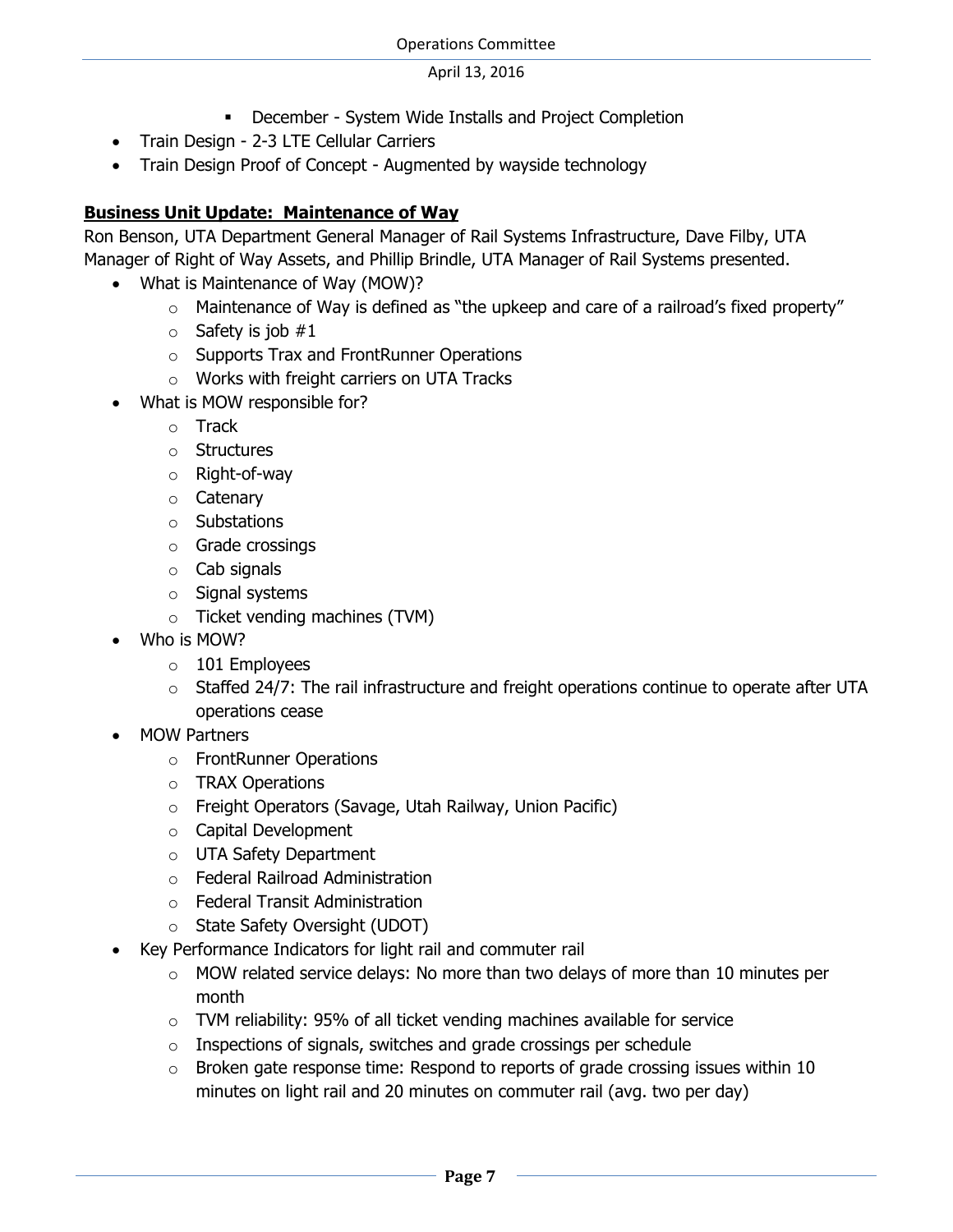Trustees McConkie and Acerson asked questions regarding how maintenance is performed on the rightof-ways and how freight carriers use the tracks. Mr. Ron Benson explained the process.

- Track Maintenance
	- $\circ$  24/7 staff coverage due to maintenance responsibilities and getting time to work on the track when there is no service
	- o Majority of work happens on Sundays
- Track Inspections
	- o 95 Miles FrontRunner track
	- o 91 Miles light rail and street car track
	- $\circ$  13 Miles freight only track
	- o Two light rail and one commuter rail yard
	- o Three freight only yards
	- o Entire track system inspected twice a week!
- Routine Right of Way Maintenance
	- o Weed control of 555 acres
	- $\circ$  Trash removal on right of way
	- $\circ$  Nightly street sweeping of track in downtown area
	- o Fencing
- Routine Track Maintenance
	- o Welding and track grinding
	- $\circ$  Surfacing of track, regulation and placement of ballast (track rock)
- Emergency Response
	- $\circ$  It all starts with the call from TRAX or FrontRunner control
	- $\circ$  Respond to issues that damage UTA infrastructure that will need to be repaired before we can safely continue operations
- Rail Systems
	- $\circ$  24/7 staff coverage the system never rests, always operating
	- o Maintenance activities are continuously in progress!
- Grade Crossings point at which the train meets the motoring public
	- o 3 Commuter rail gated grade crossings
	- o 69 Light rail gated grade crossings
	- o Monthly, quarterly and yearly inspections
- Signal Systems Safely space and present maximum speed to trains
	- o 208 signals
	- o Monthly inspections
	- $\circ$  18 locomotives and 30 cab cars with signals in the cabs
	- $\circ$  60-day and yearly inspections
- Switches a directional machine
	- o 292 switches
	- o Monthly, quarterly and yearly inspections
- Substation Delivers 750v DC power to overhead catenary system
	- $\circ$  52, 1.5 megawatt and one 3 megawatt substation
	- $\circ$  1.5 megawatt is = 1200 households average use per hour or 25,000, 60 watt light bulbs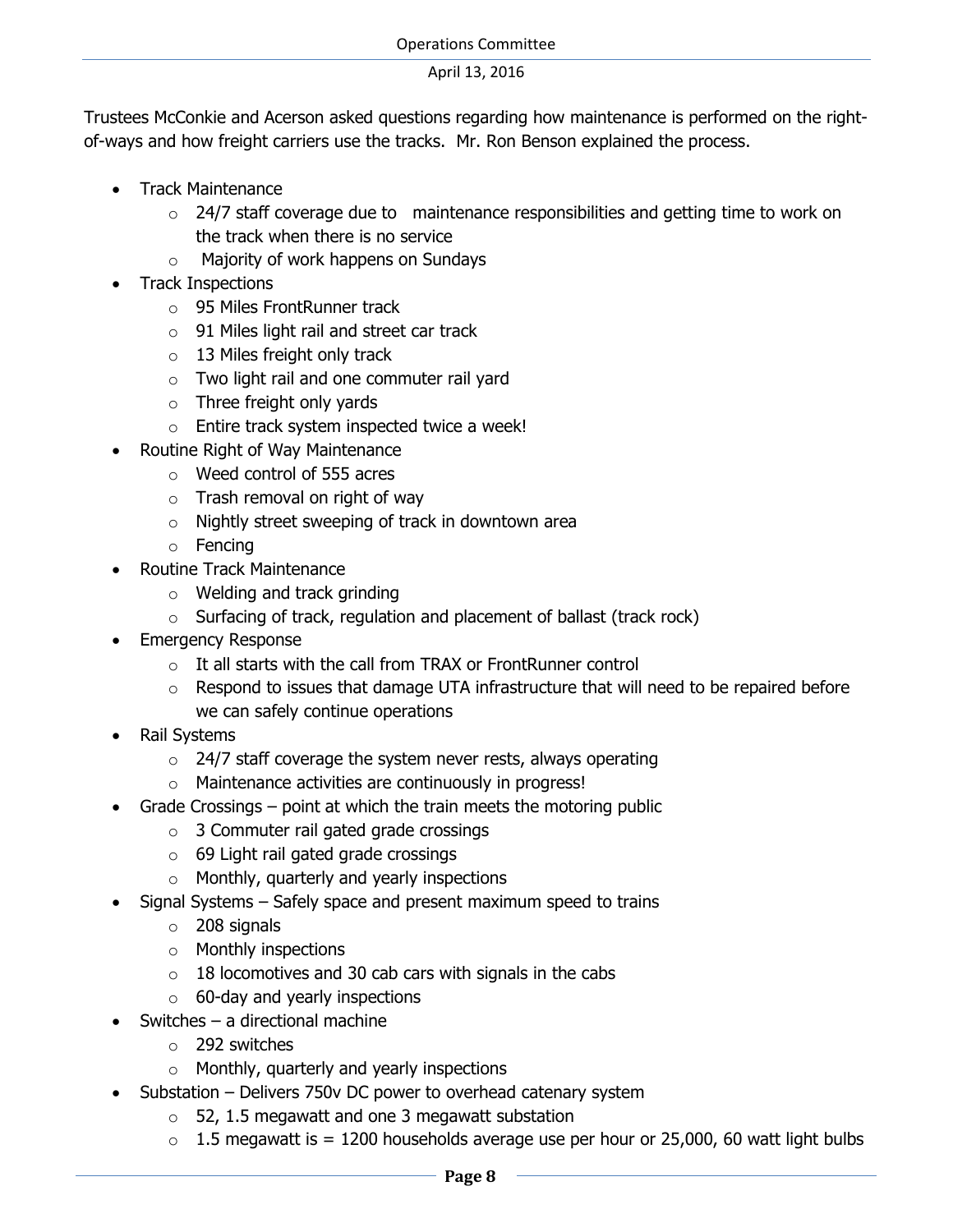- o Monthly and Annual inspections
- Overheat Catenary Wiring which delivers power to the light rail vehicle
	- $\circ$  91+ miles of overhead catenary
	- o Bi-annual above-ground inspection of entire system
	- o Walking monthly inspection
- Ticket Vending Machines
	- $\circ$  167 machines, maintained 24/7
	- $\circ$  187,000 operations monthly
- Emergency response
	- o Immediate response and evaluation
	- $\circ$  Well-coordinated efforts with UTA partners for quick resolutions
	- $\circ$  Mitigating effects of the emergency on the UTA passengers
- Long-Term Projects
	- o Positive Train Control construction and implementation
	- o Asset Management program
- The Culture
	- $\circ$  The UTA Way along with the continuous improvement process have created a more engaged, effective work force.
	- o Re-bid of Line and Signal Technicians shifts based on their input
	- $\circ$  Implemented a more equitable fleet management process for assigned work vehicles
	- $\circ$  Allowing enhanced input by technicians into their training process

Trustee Acerson asked questions about the MOW track switching trends. Mr. Ron Benson stated the issue is due to the switching issues. He went on to explain that a switch can't be open more than a 1/16" off or the train won't receive a signal. Mr. Benson explained they've found by using a Teflon product instead of graphite, MOW isn't having as many switch issues.

Trustee Acerson asked what the general public can do to help to cut down on the maintenance the MOW department has to do. Mr. Ron Benson stated they can be attentive around grade crossings so they're not taking out grade crossings/arms. Mr. Jerry Benson asked Mr. Ron Benson to create a packet of information for the board members of issues they can talk to their local public about (by county/city) of how the general public can help.

## **Quarterly Investment Report**

Richard Swenson, UTA Financial Services Manager and Deputy Treasurer presented.

- No investments were purchased during the first quarter of 2016
- Six investments were sold in January, 2016:
	- $\circ$  Amount invested = \$37,321,003.19
	- $\circ$  Sale amount = \$37,640,805.18
	- $\circ$  Interest earned = \$18,237.44
	- $\circ$  Total gain = \$212,802.05

## **Liaison, Conference and External Committee Report**

Nothing to report